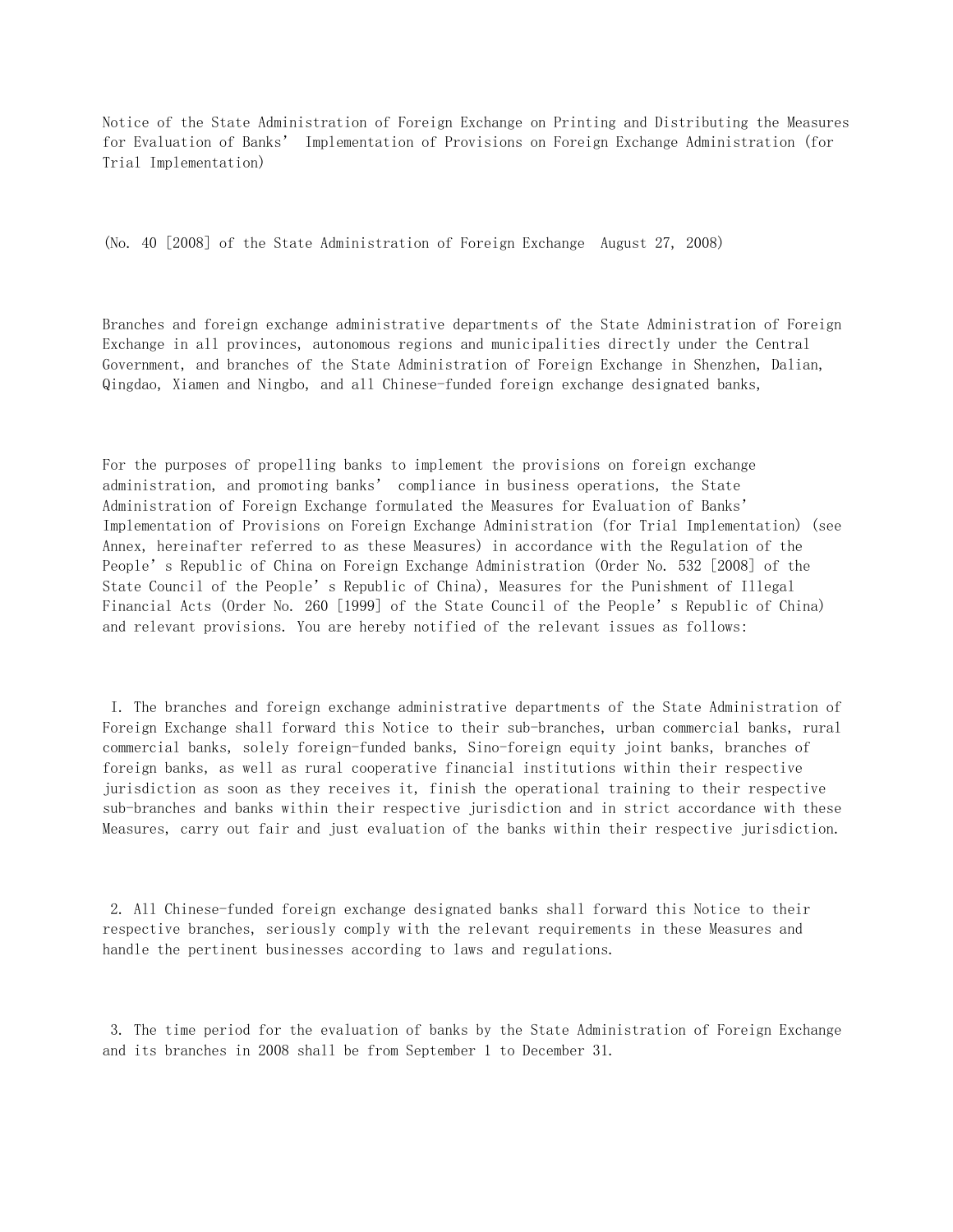If you encounter any problem during the implementation process, please timely report it to the relevant departments of the State Administration of Foreign Exchange. Contact telephone numbers: 010-68402129 (General Affairs Department), 68402464 (Balance of Payments Department), 68402282 (Current Account Management Department), 68402366 (Capital Account Management Department) and 68402050 (Supervision and Inspection Department).

Annex:

Measures for Evaluation of Banks' Implementation of Provisions on Foreign Exchange Administration (for Trial Implementation)

 Article 1 For the purpose of encouraging banks to carefully implement the provisions on foreign exchange administration, and promoting banks' compliance in business operations, these Measures are formulated in accordance with the Regulation of the People's Republic of China on Foreign Exchange Administration and the Measures for the Punishment of Illegal Financial Acts and other relevant provisions.

 Article 2 The State Administration of Foreign Exchange and its branches (hereinafter referred SAFE and its branches) shall evaluate banks' implementation of the provisions on foreign exchange administration on a yearly basis. The evaluation period shall be from January 1 to December 31 each year.

 Article 3 The evaluation contents, approaches and criterions shall be uniformly formulated by the SAFE and its branches. The SAFE and its branches shall establish an evaluation team, which shall be responsible for the specific evaluation work.

Article 4 The evaluation contents and points:

1. Business compliance: 60 points. Evaluating whether the banks have complied with the provisions on foreign exchange administration in their handling of business.

2. Quality of data: 30 points. Evaluating whether the banks timely, accurately and completely reported and submitted relevant data, information and statements under the provisions on foreign exchange administration.

3. Internal control bylaws: 6 points. Evaluating the banks' formulation of relevant internal control bylaws as required by the provisions on foreign exchange administration, as well as their supervision and implementation thereof.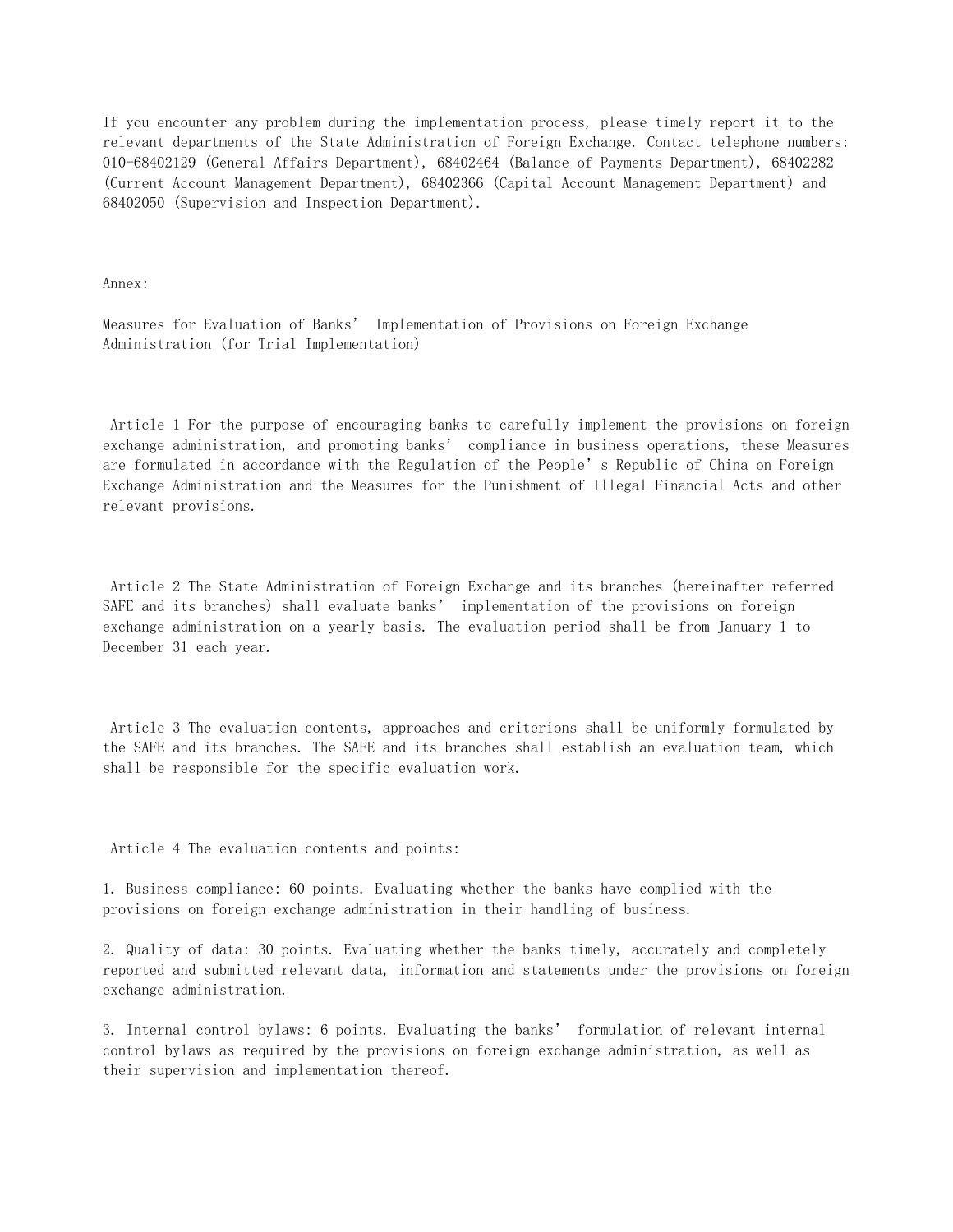4. Other aspects: 4 points. Evaluating the banks' training and publicity of the provisions on foreign exchange administration, and their cooperation, implementation and inspection as required in the foreign exchange administration work.

For businesses to which the management power remains with the headquarters of a bank (a bank responsible for the centralized management of positions of branches of a foreign bank, a primary reporting bank or a short-term foreign debt management bank is regarded as the headquarters). Separate indicators for the evaluation of the headquarters of a bank shall not be included in the evaluation of branches of the bank.

The special businesses merely launched by some banks shall be additional items under the special evaluation by the relevant departments of the SAFE and its branches.

 Article 5 An evaluation shall be made on the basis of demerit points. The SAFE or its branch shall, according to the evaluation contents and criterions as listed in Article 4 of these Measures (see Annex 1), deduct points out of the points for each item on the basis of the problems existing in banks and found during the routine supervision and by taking into account the information acquired through on-the-spot inspections.

The indicators for the corresponding businesses which a bank has not launched shall be excluded from the evaluation of the bank, but for the purpose of keeping the said bank comparable with banks which have launched the corresponding businesses, the total points of the first mentioned bank shall be adjusted by reference to the points gained under other similar indicators.

 Article 6 The evaluation of banks by the SAFE and its branches shall be made on the basis of legal persons and location.

1. The SAFE shall be responsible for the evaluation of headquarters of policy banks and national commercial banks (state-owned commercial banks and joint stock commercial banks).

2. A branch of the SAFE shall be responsible for the local branches of the aforesaid banks, urban commercial banks, rural commercial banks, solely foreign-funded banks, Sino-foreign equity joint banks, branches of foreign banks and rural cooperative financial institutions.

3. The local branch of the SAFE shall be responsible for banks to which the foreign exchange administrative power is decentralized.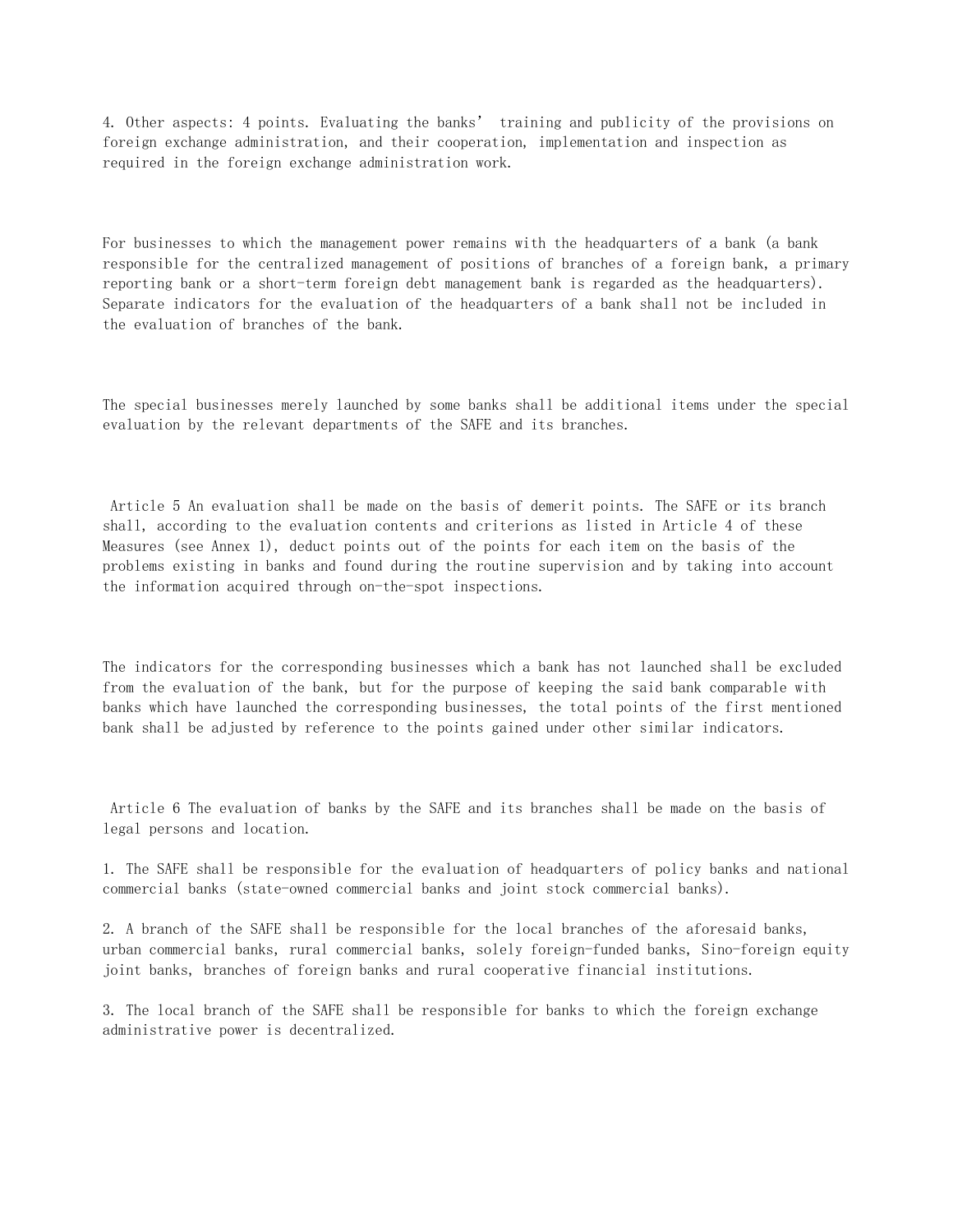Article 7 The approaches for collecting evaluation results of banks are as follows:

1. All business departments of the SAFE or its branches shall compute the final evaluation points gained under each single indicator of a bank after it has got the weighted average of the actual points gained by all branches of the bank on the basis of its business volume of international payments (number of international payments declared), namely:

The result of evaluation of a single indicator of a bank = (the points gained by branch A of the bank  $\times$  the number of international payments declared + the points gained by branch B  $\times$  the number of international payments declared  $+ \cdots$ ) (the number of international payments declared by branch  $A +$  the number of international payments declared by branch  $B + \cdots$ )

With regard to the common indicators for evaluation of both the headquarters of a bank and its branches, the headquarters shall be regarded as a branch, and the points gained by it and other branches shall be consolidated.

2. The evaluation team shall multiply the summation of the points gained by a bank under each single indicator by 90%, then plus the points gained by the headquarters under the separate evaluation indicators, the aggregate shall be the final evaluation result of the whole bank, namely:

Final evaluation result of the whole bank =  $\Sigma$  the points gained by the whole bank under each single indicator (except for the separate evaluation indicators for the headquarters)  $\times$  90% + the points gained by the headquarters under the separate evaluation indicators

The points gained under additional items shall be separately listed in computing the final evaluation result of the bank.

 Article 8 The procedures for reporting and submitting the results of evaluation of banks are as follows:

1. After a business department of the SAFE or its branch has completed an evaluation, it shall gather the results of evaluation of the branches of policy banks and national commercial banks (state-owned commercial banks and joint stock commercial banks) and submit a written statement to the corresponding business department of the SAFE or its branch at the next higher level (see Annex 2 for the statement format). The branch of the SAFE in a city under separate state planning shall directly submit to the SAFE the results of evaluation of banks within its jurisdiction and simultaneously send copies to the local provincial branch of the SAFE.

For the result of evaluation of the branches of a solely foreign-funded bank, Sino-foreign equity joint bank or urban commercial banks operating across different regions, the local branch of the SAFE shall inform in writing the branch of the SAFE of the place where the headquarters of the bank is located.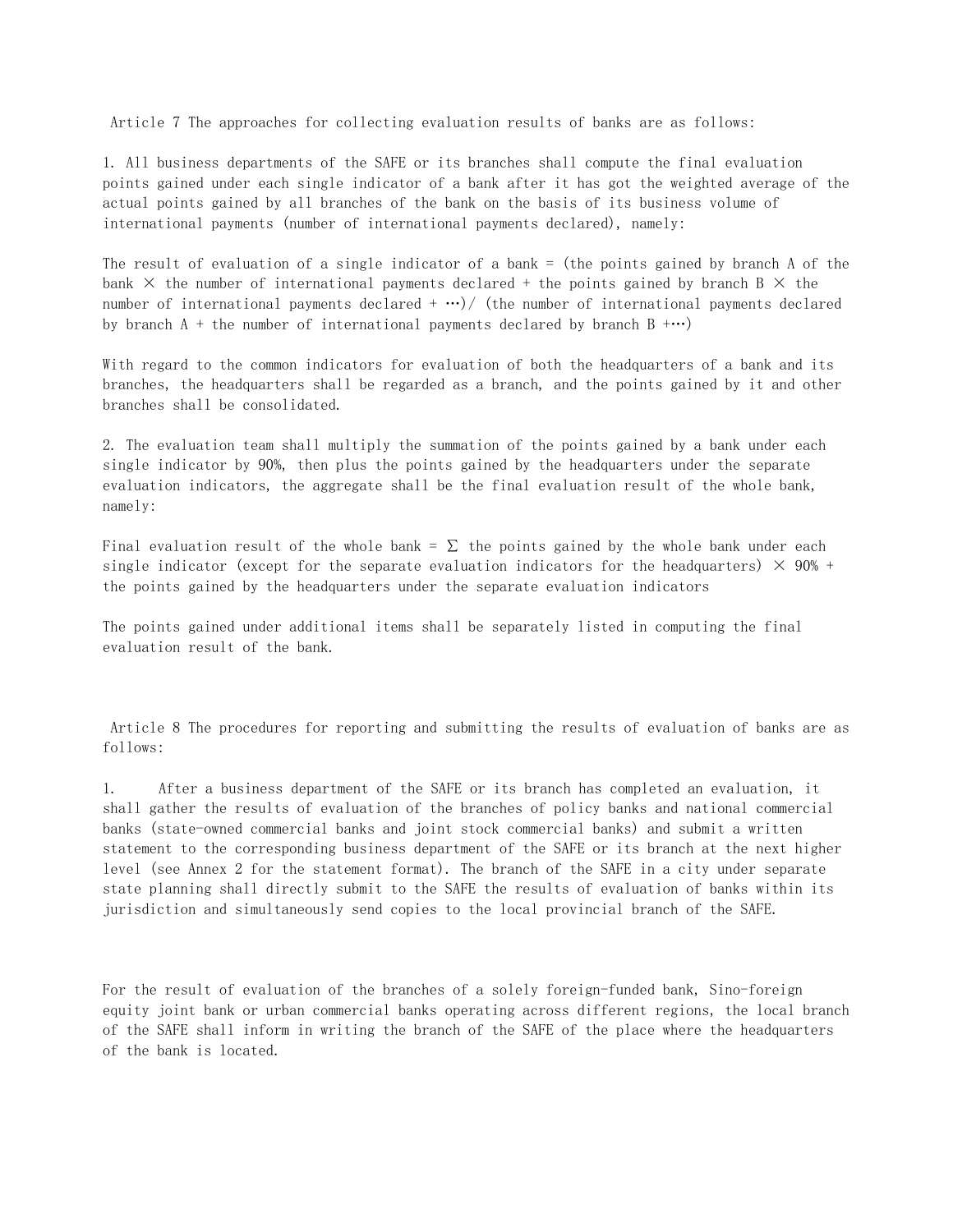The business departments of each branch or foreign exchange administrative department of the SAFE (hereafter referred to as each branch of the SAFE) shall, prior to February 15 each year, submit to the corresponding business department of the SAFE the evaluation results of the immediately preceding year of the banks within its jurisdiction.

2. The business department of a branch of the SAFE shall submit to the evaluation team of the branch of the SAFE at the same level the consolidated results of evaluation of any single business of banks.

 Article 9 The SAFE or its branch shall, on the basis of the final evaluation results, classify the evaluated banks into three categories, namely, A, B and C, and work out an overall report on the evaluation of banks' implementation of provisions on foreign exchange administration.

The evaluation team of each branch of the SAFE shall, prior to March 15 each year, submit to the evaluation team of the SAFE a report about the evaluation of the banks within its jurisdiction.

 Article 10 The SAFE or its branch shall, prior to the end of March each year, notify, by proper means, each evaluated bank of the evaluation result and grade of the immediately preceding year, and where necessary, submit to the next higher level and announce the overall information about the evaluation of banks' implementation of provisions on foreign exchange administration.

 Article 11 To carry out an evaluation of a bank, a branch of the SAFE shall keep the corresponding business records for 24 months.

 Article 12 Where a branch of the SAFE finds any problem during evaluation, it shall timely communicate with the bank and urge it to make a rectification.

 Article 13 All business departments of the SAFE shall supervise and guide the evaluation work of the branches of the SAFE at the next lower level.